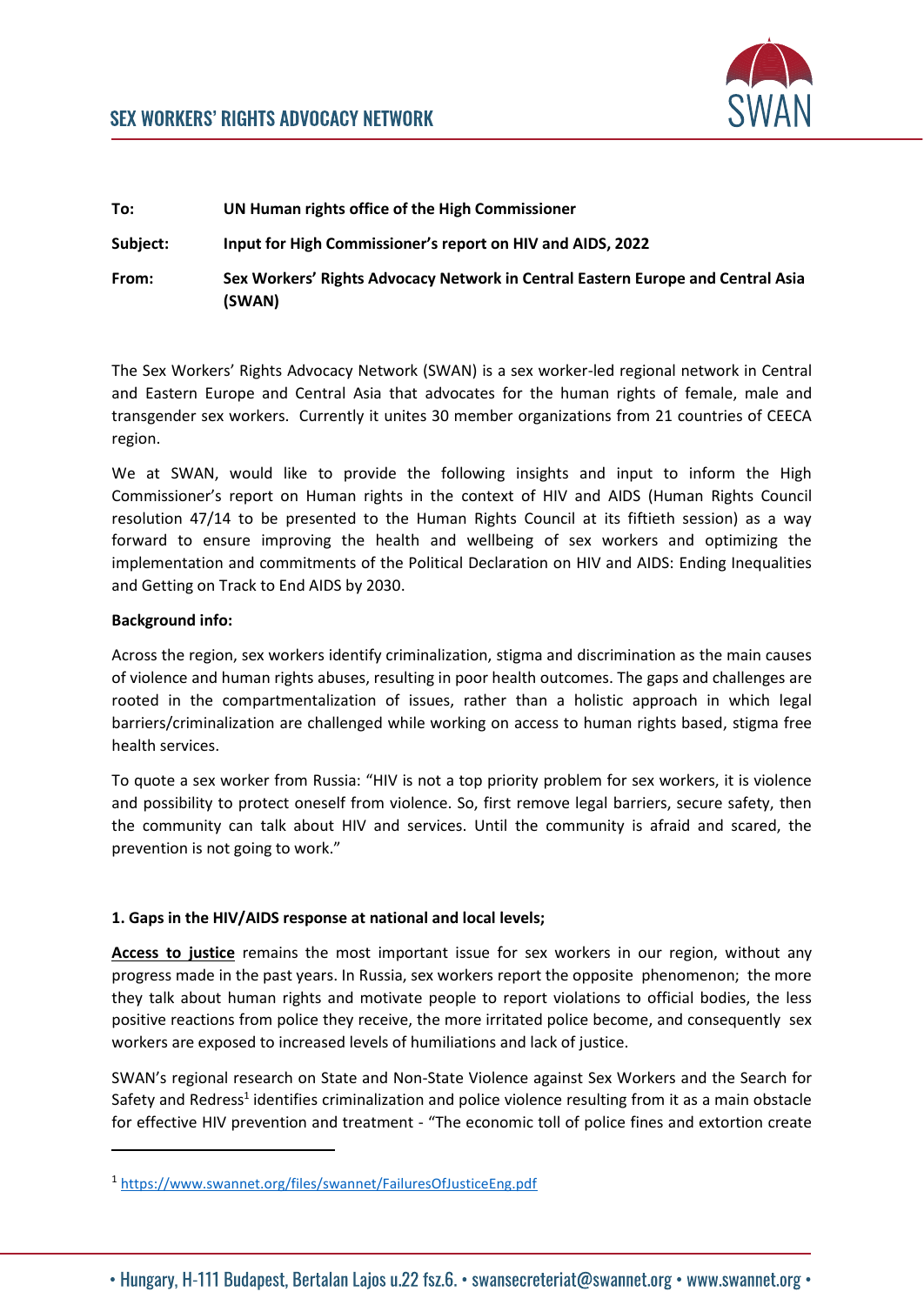

economic pressure to forego condom use and engage in riskier practices for higher monetary returns. Police use of condoms as "evidence of a crime", confiscation or destruction of condoms impede sex workers' ability to assert safer practices. Furthermore, they may result with indoor sex work venues such as brothels or saunas prohibiting condoms on the premises, out of fear of tipping off police, reducing sex workers' ability to negotiate and enforce condom use. Police use of syringes as "evidence of a crime, confiscation or destruction of syringes similarly create major impediments to the ability of sex workers who inject drugs to reduce risks of HIV transmission via injecting equipment. Violence by state and non-state actors can negatively affect sex workers' overall psychological and physical health. In other contexts, violence against HIV-positive women has been found to be a barrier to treatment adherence - whether or not the perpetrator knew the victim was HIV-positive or on treatment."

In Tajikistan, in the last several years there were a number of criminal cases against sex workers regarding HIV transmission. Thus, sex workers who have access to HIV testing now chose not to get HIV tests.

**Transitioning process and financing HIV prevention and treatment.** Countries where HIV programs are funded to some extent from state budgets do not follow proper costing approaches which are applied in HIV programs supported from external sources. Cost of HIV services for sex workers is calculated lower compared to other key populations (Ukraine). There is a trend to hide sex workers under the umbrella term "key populations" in social contracting programs (Kyrgyzstan). Human rights issues are not considered in HIV programs funded or supposed to be funded from the state budget.

In Kazakhstan, HIV programs are funded to some extent by the state budget. However, the approach towards sex workers is not human rights based as it was when it was funded by Global Fund. The state AIDS centers participate in forced testing of sex workers after police raids: sex workers are either tested on premises where they work, by police and AIDS center staff, or after being taken into police custody.

There is also a trend in international donor's shift in focus (strategic or geographic), which combined with the above-mentioned lack of governmental (political) support and growing conservatism in the region which affect exclusion of the marginalized groups, will undeniably have a negative impact on the epidemic in the region. Decreased donor funding has an effect on community advocacy and monitoring which can directly impact services and policies.

**Lack of meaningful involvement of sex workers in national HIV programing** and **lack of support to community led initiatives** continue to be one of the key obstacles in securing human rights based effective interventions and responses in CEECA region.

**Poor quality of health services in general, high price of good quality services** (mainly available in private clinics) and failing to address **sexual and reproductive health issues, beyond HIV prevention (condom distribution/HIV testing)** remain high on the list of issues, too. Discrimination by medical staff when working with patients who are open about their sex work, such as using dirty gloves, causing unnecessary pain during intervention, verbal humiliations are still being reported and documented in many counters of the region.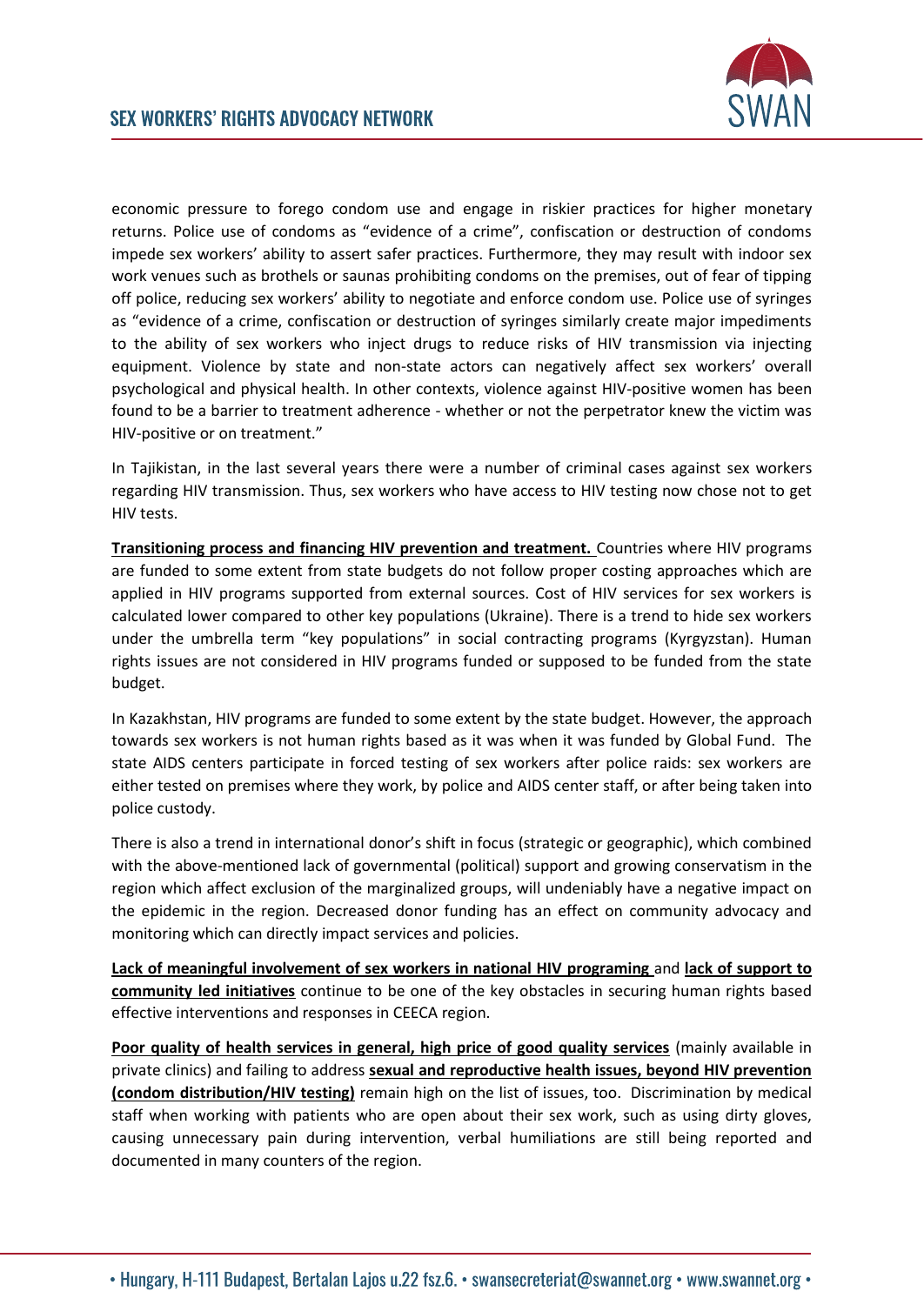

**Current Covid – 19 crisis** amplified all the existing problematic issues related to criminalization and lack of human rights based approach to sex work services. Criminalization of sex work renders sex workers unable to access services and social protections granted to other workers. Social benefits, such as maternity/paternity leave, paid sick leave, unemployment benefits are inaccessible to sex workers, and this was amplified and exacerbated by the Covid-19 pandemic. This led to drastic regression of sex workers' status during the pandemic: poverty, hunger, which led sex workers to continue working in order to survive, thus putting themselves at higher risk for both HIV/STI and Covid - 19, and prosecutions for violating lockdown rules. All this occurred in a situation where prevention activities and treatment options were minimized or completely ceased.<sup>2</sup> The pandemic threatened community-led organizations too. Not all activities could be moved online or be implemented under lockdown rules which made it difficult for groups to keep ongoing grants. Lack of access to decision making processes on funding priorities and sustainability on national or global level left the groups out of fair resource allocation. This also threatened a loss of valuable human resources that cannot be easily replaced, as it usually takes several years to build community organizations and staff capacities.

In Kyrgyzstan, individual sex work is not criminalized but law enforcement practice is akin to legal prohibition. Before the COVID-19 crisis sex workers were persecuted severely and were increasingly more difficult to reach with HIV prevention. With the pandemic, the community of sex workers being reached through programs decreased even more drastically.

## **2. Concrete action being taken to implement laws, policies and programs to meet targets on societal enablers and address gaps in the HIV/AIDS**

No crucial improvements were identified in the last 5 years across the region. Some positive movements are evident, such as increased discussion on legal barriers and changing of legal environments, communities are stronger and more visible, in few countries (Kazakhstan, Kyrgyzstan, Ukraine) sex workers entered CCMs, there are individual success stories on good interventions and collaborations, but systematic, meaningful and government led changes in relation to access and quality of services, addressing legal barriers/laws and discrimination are severely lacking.

The positive improvements are mainly the result of the community leadership and community mobilization, strengthening of community led advocacy and engagement, support of donors and UN agencies and national/regional allies.

### **3. In order to see policies, laws and programs which meet targets on societal enablers and address gaps in the HIV/AIDS response, we would like to amplify the following recommendations:**

1. Decriminalize sex work. Recognize sex work as work and oppose laws and policies that criminalize any aspect of sex work, as there is a strong and robust evidence base demonstrating that such laws and policies fuel human rights violations, have poor health outcomes among sex workers, and increase poverty among sex workers.

<sup>&</sup>lt;sup>2</sup> [https://swannet.org/wp-content/uploads/2020/06/Covid19\\_SWANICRSE\\_Final\\_Umbrella\\_Interactive3.pdf](https://swannet.org/wp-content/uploads/2020/06/Covid19_SWANICRSE_Final_Umbrella_Interactive3.pdf)

<sup>•</sup> Hungary, H-111 Budapest, Bertalan Lajos u.22 fsz.6. • swansecreteriat@swannet.org • www.swannet.org •